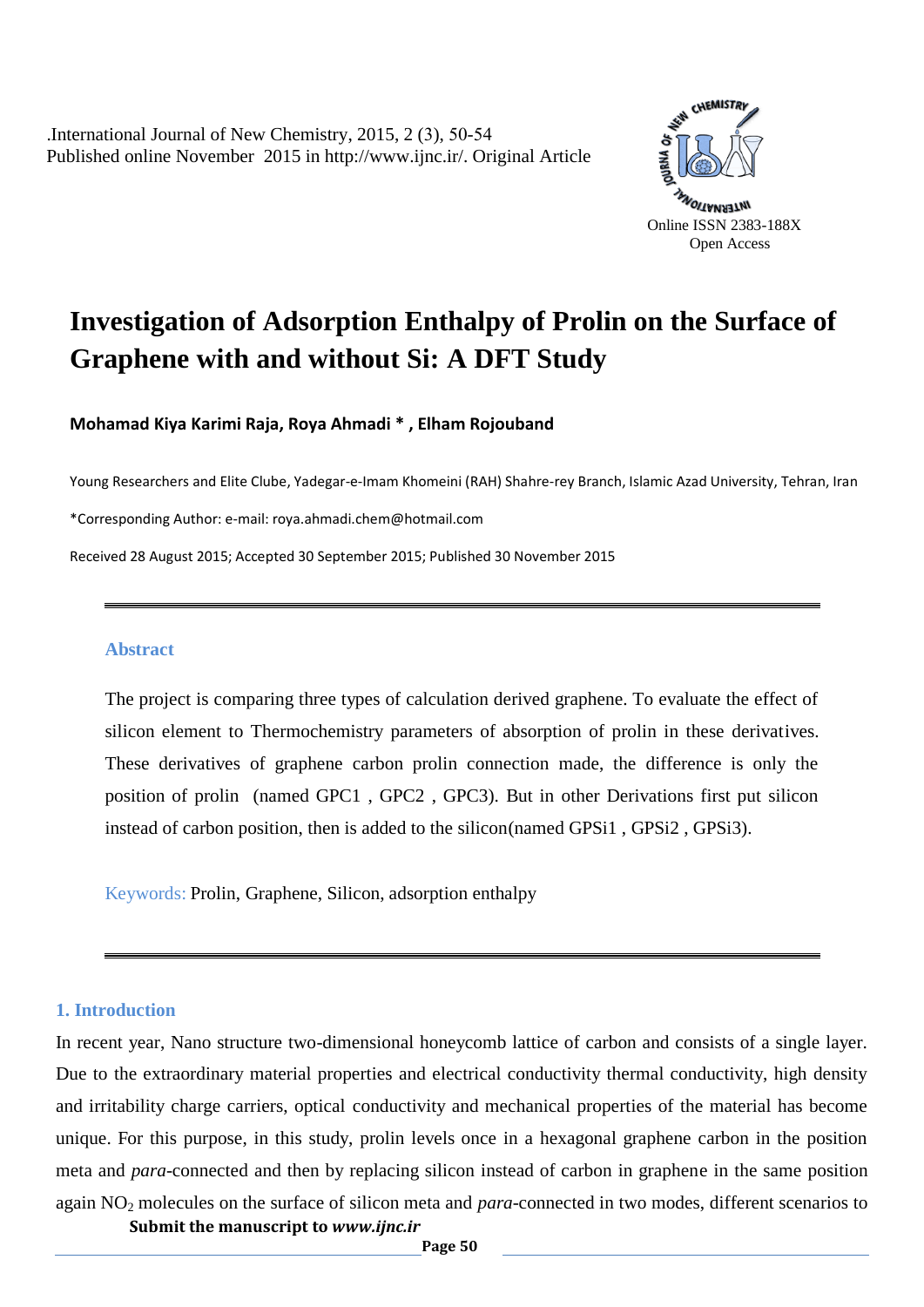optimize the geometry and the calculation of the energy consumption in order to calculate thermochemistry parameters were performed on them. The thermal energy of the cases studied, enthalpy, entropy, Gibbs free energy and thermal energy in the calculation of carbon and silicon case, and were compared. In this study, density functional theory and calculation method of calculating the level B3lyp / 6-31g and in the gas phase is done [1-11].



Fig 1. A: Ger B: Ger Si<sub>2</sub> Para C: Ger Si<sub>2</sub> Meta

### **1.1. Research stage**

To make the project easily be checked, four-derived graphene and abbreviations are defined separately.First compound that is formed from prolin is absorbed on the surface of graphene (Ger) (Figure 1). In the *para* position relative to each other, with the latin letter P is displayed second compound which consists of 2 Nitrite is absorbed on the surface of graphene (Ger) (Figure 1). In the *meta* position relative to each other, with the latin letter M is displayed. The third compound that consists of 2 Nitrite is absorbed on the surface of Ger Si2 P (Figure 1). In the *meta* position relative to each other, with the Latin letter P\* is displayed. Fourth compound that consists of 2 Nitrite is absorbed on the surface of Ger  $Si<sub>2</sub> M$  (Figure 1). In the meta position relative to each other , with the Latin letter M\* is displayed Figure 2.



**Fig 2.** Derivatives investigated in this study P: Ger (NO<sub>2</sub>) <sub>2</sub> para, M: Ger (NO<sub>2</sub>)<sub>2</sub> Meta, P<sup>\*</sup>: Ger Si<sub>2</sub> (NO<sub>2</sub>)<sub>2</sub> Para, M<sup>\*</sup>: Ger Si<sub>2</sub>  $(NO<sub>2</sub>)<sub>2</sub> Meta$ 

**Submit the manuscript to** *www.ijnc.ir*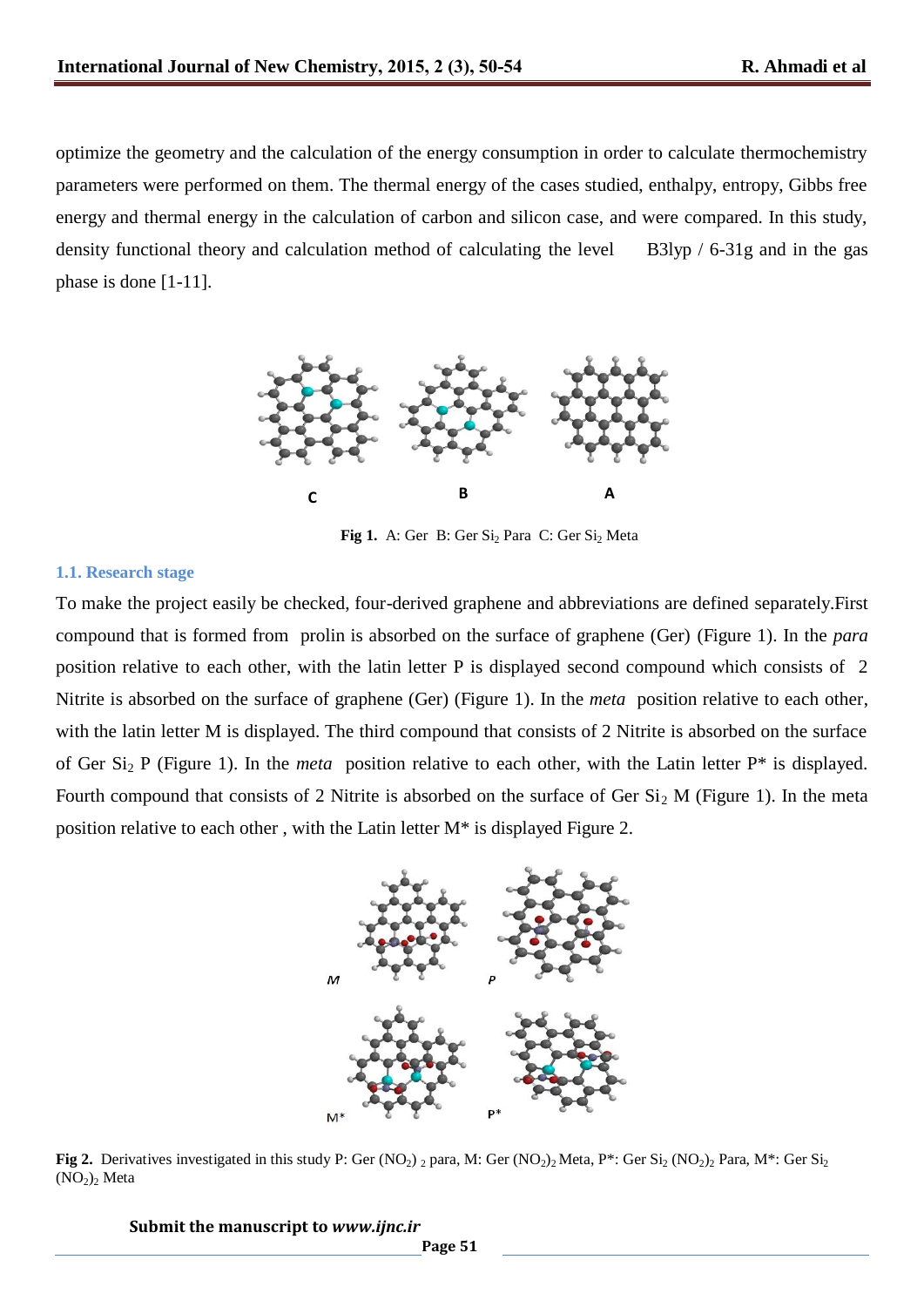## **2. Computational details**

In order to study the adsorption enthalpy, the prolin on nano-graphene in 3 positions to put together and optimize computing and energy calculations were performed for those states.Then replacing silicon with graphene carbon in 3 positions calculations before was similar calculations were performed. The results of the calculations are in below. All caculations were performed by using Gaussian 98. using density functional theory and 6-31g in gas phase temperature 298 K and pressure 1 atm.

## **3. Results and discussion**

# **3.1 Calculation and values enthalpy changes (ΔH)**

Using Gaussian 98 program enthalpy values for graphene, prolin and any of the compounds were calculated. The first results of enthalpy: To calculate and obtain the enthalpy change in the reaction  $A + B \rightarrow AB$  of the following formula is used:

 $\triangle HAB = [HAB] - [HA + HB]$ 

Given the reaction Ger+ pro $\rightarrow$  GPC+ H<sub>2</sub> values of enthalpy obtained through calculation software Gaussian, for example, to combine GPC, we have:

```
\triangle HGPC = [H GPC + HH2] - [H Ger +Hpro]\Delta HGPC1= [(-1475.39 a.u)+ (-1.10 a.u)]– [(-1151.14 a.u)+ (-400.87 a.u)]= 75.52 a.u
\Delta HGPC2= [(-1476.13 a.u)+ (-1.10 a.u)]– [(-1151.14 a.u)+ (-400.87 a.u)]= 75.78 a.u
\Delta HGPC3= [(-1476.13 a.u)+ (-1.10 a.u)]– [(-1151.14 a.u)+ (-400.87 a.u)]= 75.78 a.u
```


**Fig.3.** Diagrams the enthalpy change for a combination of P.

ΔHGPC value indicates that the process of adsorption of prolin for graphene in the para position relative to each other is endothermic. According to ΔH values obtained and compare them together, it is clear that

## **Submit the manuscript to** *www.ijnc.ir*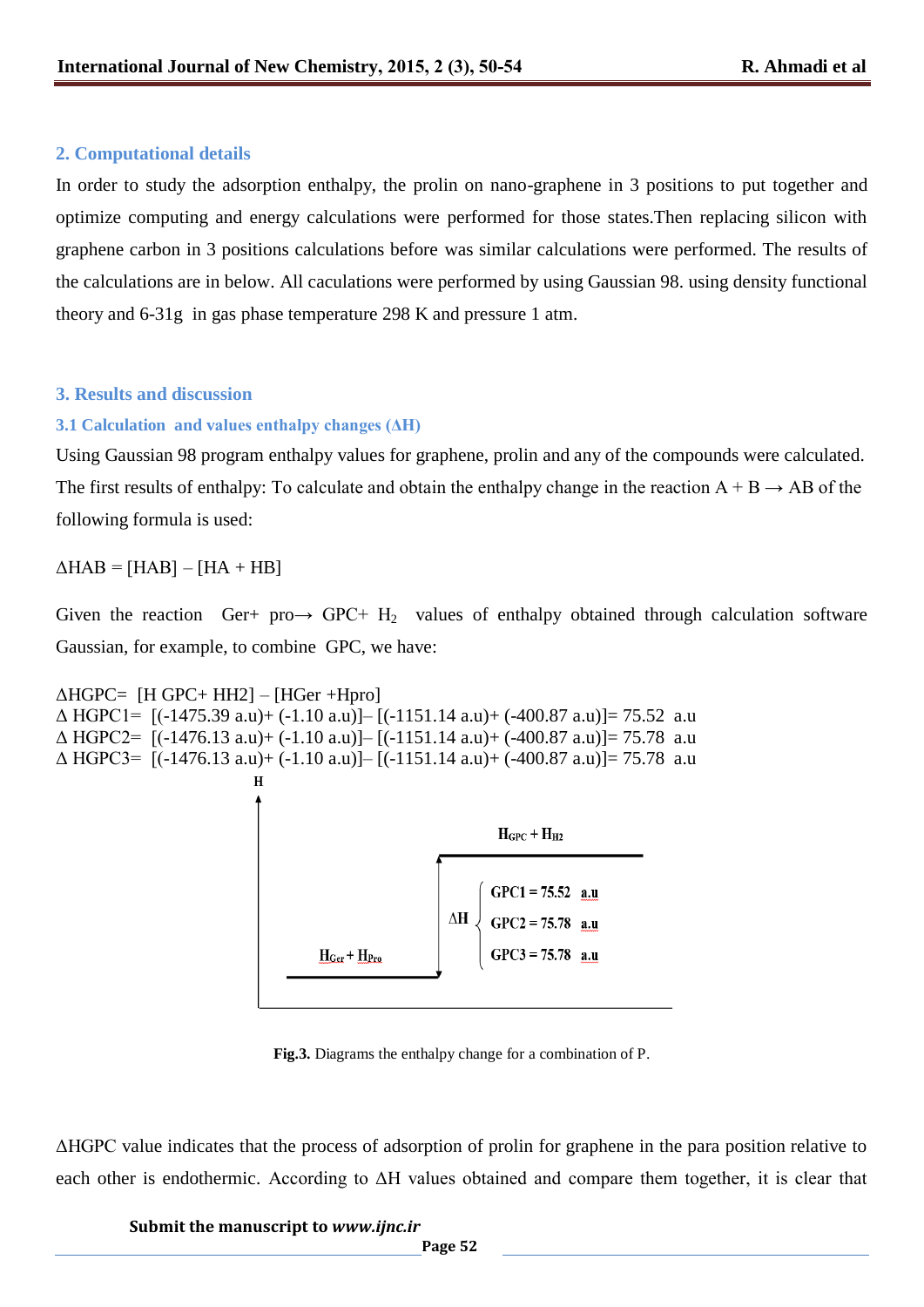carbon adsorption on graphene prolin, in the meta and para position, the enthalpy changes with the same situation.

### **3.2. The second results of enthalpy**

According to the above equations according to reaction Ger Si+ pro→ GPSi and enthalpy values obtained through calculation software Gaussian, for the combination of GPSi, we have:

As a result of the placement of the numbers we have:

```
\triangle HGPSi = [HGPSi + HH2] – [HGer + Hpro]
\triangle HGPSi1 = [(-1726.74 \text{ a.u}) + (-1.10 \text{ a.u})] - [(-1402.46 \text{ a.u}) + (-400.87 \text{ a.u})] = 77.69 \text{ a.u}\triangle HGPSi2 = [(-1727.50 \text{ a.u}) + (-1.10 \text{ a.u})] - [(-1402.45 \text{ a.u}) + (-400.87 \text{ a.u})] = 76.92 \text{ a.u}\triangle HGP\text{Si3} = [(-1727.48 \text{ a.u}) + (-1.10 \text{ a.u})] - [(-1402.37 \text{ a.u}) + (-400.87 \text{ a.u})] = 76.86 \text{ a.u}
```


**Fig.5.** Diagrams the enthalpy change for a combination of GPSi

The ΔHGPSi indicates that the process of adsorption on graphene Si with prolin relative to the endothermic process. The third results of enthalpy: In this category if the combination of GPC and GPSi in terms of ΔH values obtained in the above comparison, we conclude that the combination of compound GPC , GPSi has much less power, so we have:

```
 Δ HGPC1= 75.52 a.u 
 Δ HGPC2= 75.78 a.u 
 Δ HGPC3= 75.78 a.u 
 ΔHGPSi1= 77.69 a.u 
 ΔHGPSi2= 76.92 a.u 
\Delta H_{GPSi} \geq \Delta H_{GPC}
```
**Submit the manuscript to** *www.ijnc.ir*